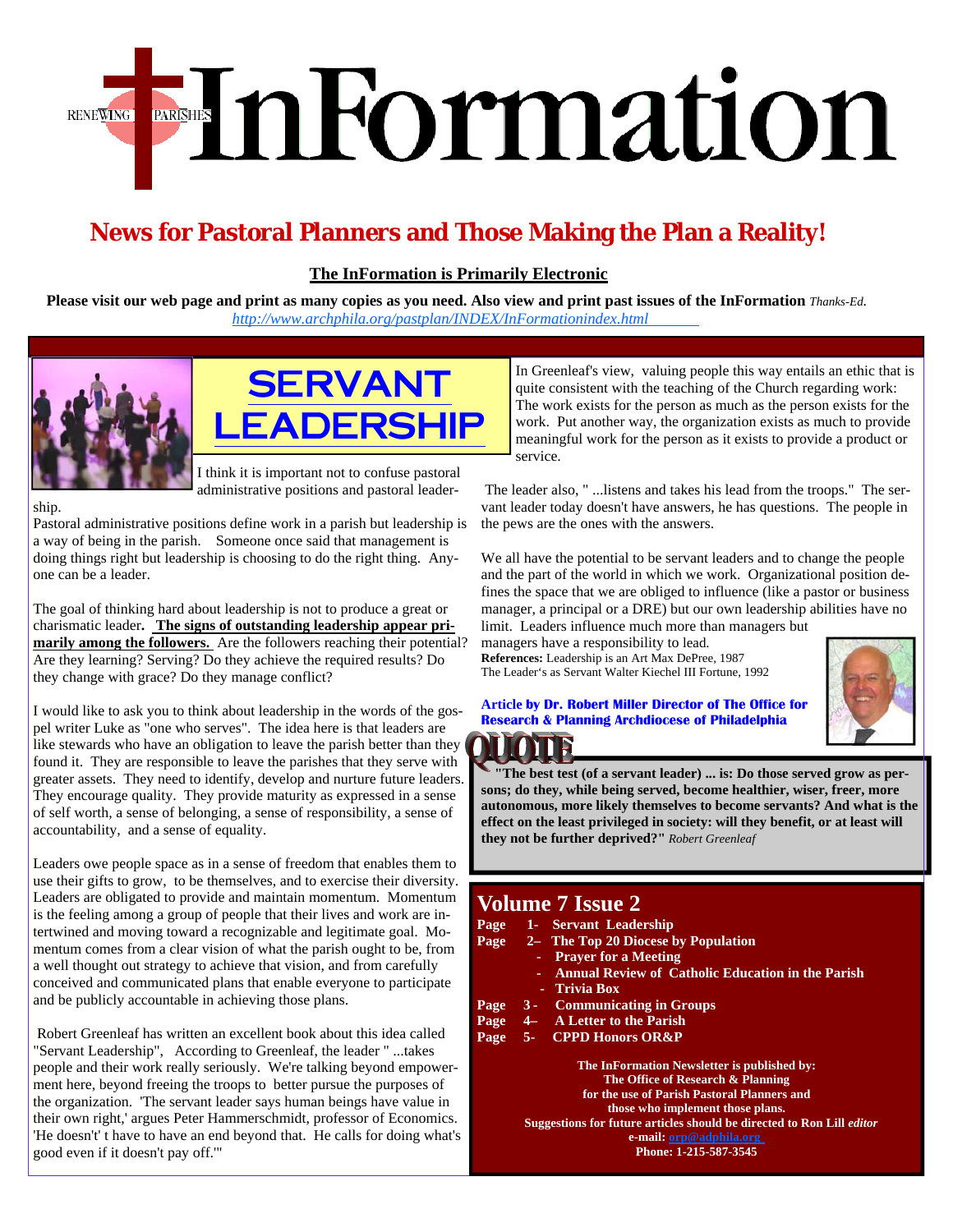

The future needs of religious education in the parish should be

put in place and monitored on an ongoing basis. Pastors are receiving a presentation on Catholic education in the parish. This presentation is for the parish staff and the parishioners. It is intended to highlight one of three conclusions:

**Education** 

& Formation in Our Faith is a Major Roll of the Entire Parish

- *1. No action is required at this time. However continuous monitoring of our religious education for parishioners will insure that programs of quality will be provided for our parish and evaluated at the next annual review.*
- *2. The following areas need to be strengthened (a list generated and a plan for action initiated) and followed up, and reported at next the annual review*
- *3. Recognition that change is needed and a full study be started immediately.*

The future needs of religious education in the parish should become an important part of the ongoing parish planning process.

-*Ron Lill, Editor-*



## **The Top 20 Diocese in the US by Population**

| 2004 | 2005           | 2006           | <b>Catholic</b>   |                          |
|------|----------------|----------------|-------------------|--------------------------|
| Rank | Rank           | <b>Rank</b>    | <b>Population</b> | (A=Arch) DIOCESE         |
|      |                |                |                   |                          |
| 1    | $\overline{1}$ | 1              | 4.448.763         | (A) LOS ANGELES          |
| 4    | 4              | $\overline{2}$ | 3,974,846         | (A) BOSTON               |
|      | $\overline{2}$ | 3              | 2.542.432         | (A) NEW YORK             |
| 3    | 3              | 4              | 2.348,000         | (A) CHICAGO              |
| 5    | 5              | 5              | 1.556.575         | <b>BROOKLYN</b>          |
| 12   | 13             | 6              | 1,495,030         | <b>GALVESTON-HOUSTON</b> |
| 7    | $\overline{7}$ | $\overline{7}$ | 1,462,388         | (A) PHILADELPHIA         |
| 6    | 9              | 8              | 1.431.774         | <b>ROCKVILLE CENTRE</b>  |
| 9    | 10             | 9              | 1.319,558         | (A) NEWARK               |
| 8    | 8              | 10             | 1.286.985         | (A) DETROIT              |
| 11   | 6              | 11             | 1,146,960         | <b>SAN BERNADINO</b>     |
| 10   | 11             | 12             | 1.131.464         | ORANGE.CALIFORNIA        |
| 13   | 12             | 13             | 1.063.808         | <b>SAN JUAN, PR</b>      |
| 15   | 16             | 14             | 955.298           | <b>DALLAS</b>            |
| 14   | 14             | 15             | 950.743           | <b>SAN DIEGO</b>         |
| 16   | 15             | 16             | 943,611           | <b>BROWNSVILLE</b>       |
|      |                | 17             | 797.964           | <b>TRENTON</b>           |
| 18   | 18             | 18             | 797.898           | <b>CLEVELAND</b>         |
| 17   | 19             | 19             | 781.811           | <b>PITTSBURGH</b>        |
|      |                | 20             | 752.025           | <b>MIAMI</b>             |
|      |                |                |                   |                          |







Compassionate and merciful God, you have called us to be members of the Body of your Son, Jesus Christ and to continually build up that Body. For us to stay united in that Body we need to lift our spirits to you as Creator and God of us all. Without you we have no hope, we have no call, no courage to go on. With you we can accomplish all you call us to when we are open to your divine inspiration through the coming of your Spirit upon us, again and again.

Lord, thank you for this opportunity to learn from one another. Help us to share our ideas more effectively, and to learn from the knowledge and experience of each other. Let this meeting assist us in doing your will in our lives. Father, eternal Shepherd, hear the prayers of your people for your servant Justin Cardinal Regali, whom you entrusted the care of your Church with love. In your mercy bring him with the flock entrusted to his care to the reward you have promised your faithful servants.

 We ask this through our Lord Jesus Christ, your Son, who lives and reigns with you and the Holy Spirit, one God, for ever and ever. Amen.

**Is your parish or cluster entering into a CAN I GET formal planning process? ADDITIONAL Do you need a professional Facilitator? The office of Research and Planning maintains a list of trained and experienced Resource people. COPIES OF THE Contact us at:** *The Archdiocese of Philadelphia 222 n. 17th Street Rm.216*  "InFormation"? *Phila, Pa 19103*   **Save a tree! tn#***215-587-3545* **E-mail** *orp@adphila.org*  **You can click onto the news letter web site**  *http://www.archphila.org/pastplan/INDEX/* **Trivia Question!** *[InFormationindex.html](http://www.archphila.org/pastplan/INDEX/InFormationindex.html)*  In the Archdiocese, how can I find the right office to Ron Lill Ed. *orp@adphila.org* answer my questions  *Note: Answer on page 4 You can print as many copies as you need*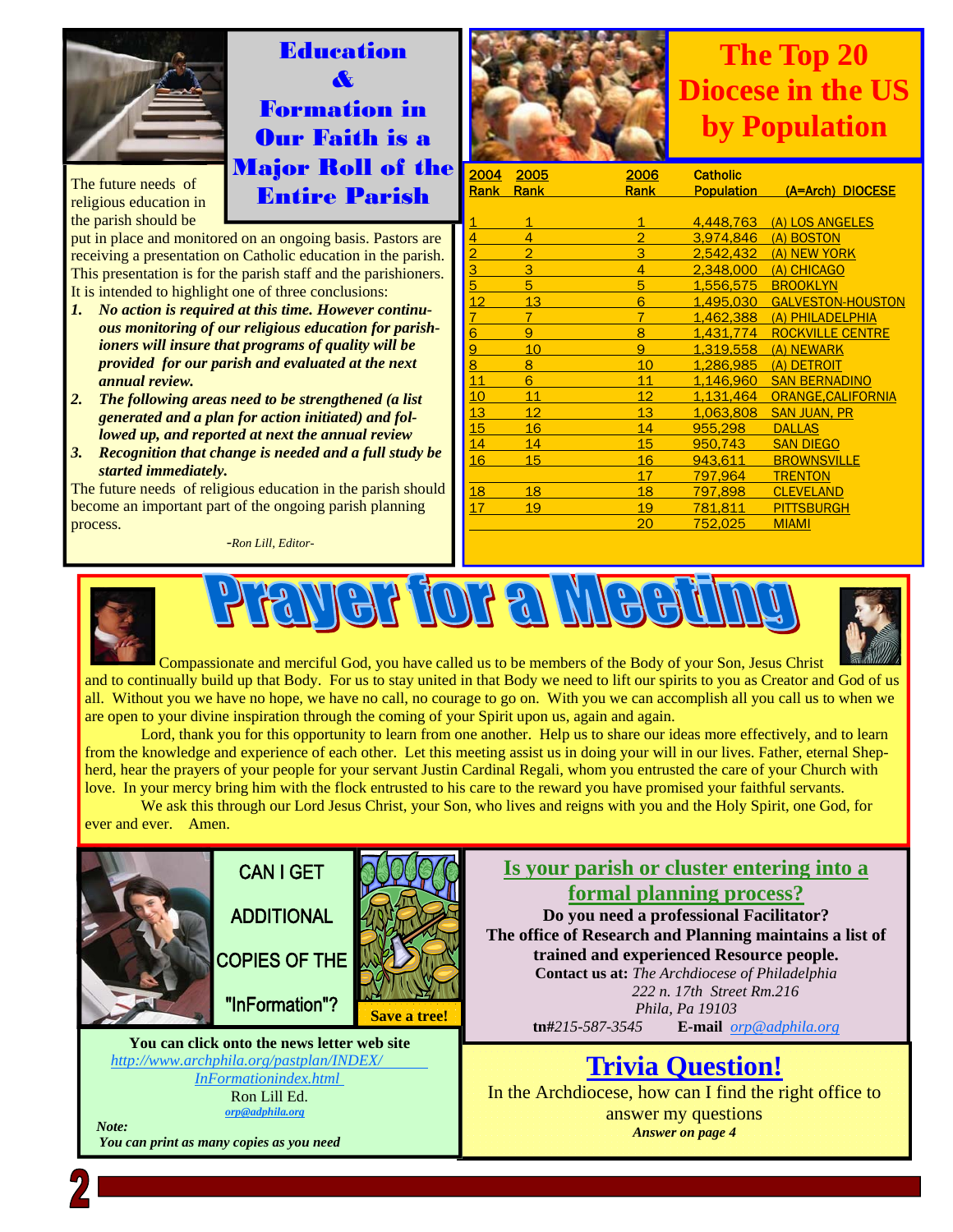## Communicating in groups

*"Communication is the basis for all human interaction and for all group functioning. Every group must take in and use information. The very existence of a group depends on communication, on exchanging information and transmitting meaning"*

 *"Effective communication exists between two persons when the receiver interprets the sender's message in the same way the sender intended it."*

> David W. Johnson and Frank P. Johnson, "Joining Together: Group Theory and Group Skills"

### **The three essential elements of communication are: the sender (speaker), the receiver (listener) and the message (meaning).**

 **Listening: Being attentive to the verbal and non-verbal messages** 

#### *Pay attention to the speaker*

- keep eye contact with the speaker
- avoid taking notes when one person is speaking
- listen for both the message and the meaning: what is the person telling you? What is the person saying about the situation that helps you understand their feeling as well as their ideas?
- ask questions that will clarify what you have heard ("You were saying that you felt that our parish needed to be more welcoming. Is there a specific way that you had in mind ?")
- listen for verbs since these indicate action. Most people want action.
- be aware of the non-verbal messages being sent. (Observe facial expressions and body language)
- if you are not sure about something, check it out with the speaker

#### **Speaking:** Make your message clear *Deliver accurate information*

- Avoid general and sweeping statements. Limit your use of absolutes: words such as always, never, everyone, no one. Words that better define most situations are some, many, few, often, rarely, sometimes.
- Do not speak for the unnamed others ("some groups want to ...." or "some people feel that ....")
- Be brief, no one really wants the long version of your story
- Avoid anecdotes and little shorts, people want substantive information
- Speak for yourself and no one else
- Make "I" statements, take ownership of your thoughts and suggestions

 (example: I think/feel/ believe...". or "It has been my experience.....")



#### *Use provisional language:*

This is a softer way of delivering your message. It is an important tool when collaborating with peers. It may require some practice, since in other aspects of their lives the members of the Parish Pastoral Council or other parish groups may need to give instruction, make decisions or be in charge.

#### *Avoid normal manner of speech (N)*

#### *Use provisional language (P)*

"We should take this course of action." (N)

"I wonder if we might consider... (P)

"This is the way to do it"  $(N)$ 

"It might be beneficial to try..." (P)

<> These statements give insight into the direction in which the speaker would like the group to go but they also allow others to develop their own opinions about the recommendation. Provisional statements invite discussion.

#### *Choose encouraging words to get action:*

*Avoid normal manner of speech (N) Using positive speech (P)* There is not enough time (N) We will need to set priorities (P) It's a risk (N) It's an opportunity (P) What we have is good enough (N) We can probably make it better (P) There is no way we can do all this work (N) We will need to set priorities (P)

#### **Understanding:** Message received

 Be aware of your personal assumptions and biases, these are your

personal filters of information

- Try not to assume that you know more than you do
- Hold your opinion lightly
- Be willing to be influenced

 Ask sincere questions, ones that will increase your understanding (example: "can you tell me more about ....." or " I am not certain what you meant by… could you clarify.")

 Avoid questions that are meant to tell the person more about your opinion than to gather information (example: "have you gained weight?")

#### *This and other group skills information is available on our web site under Education Resources. GOTO:*

[http://www.arch](http://www.archphila.org/pastplan/INDEX/EduResindex.html)phila.org/pastplan/INDEX/EduResindex.html